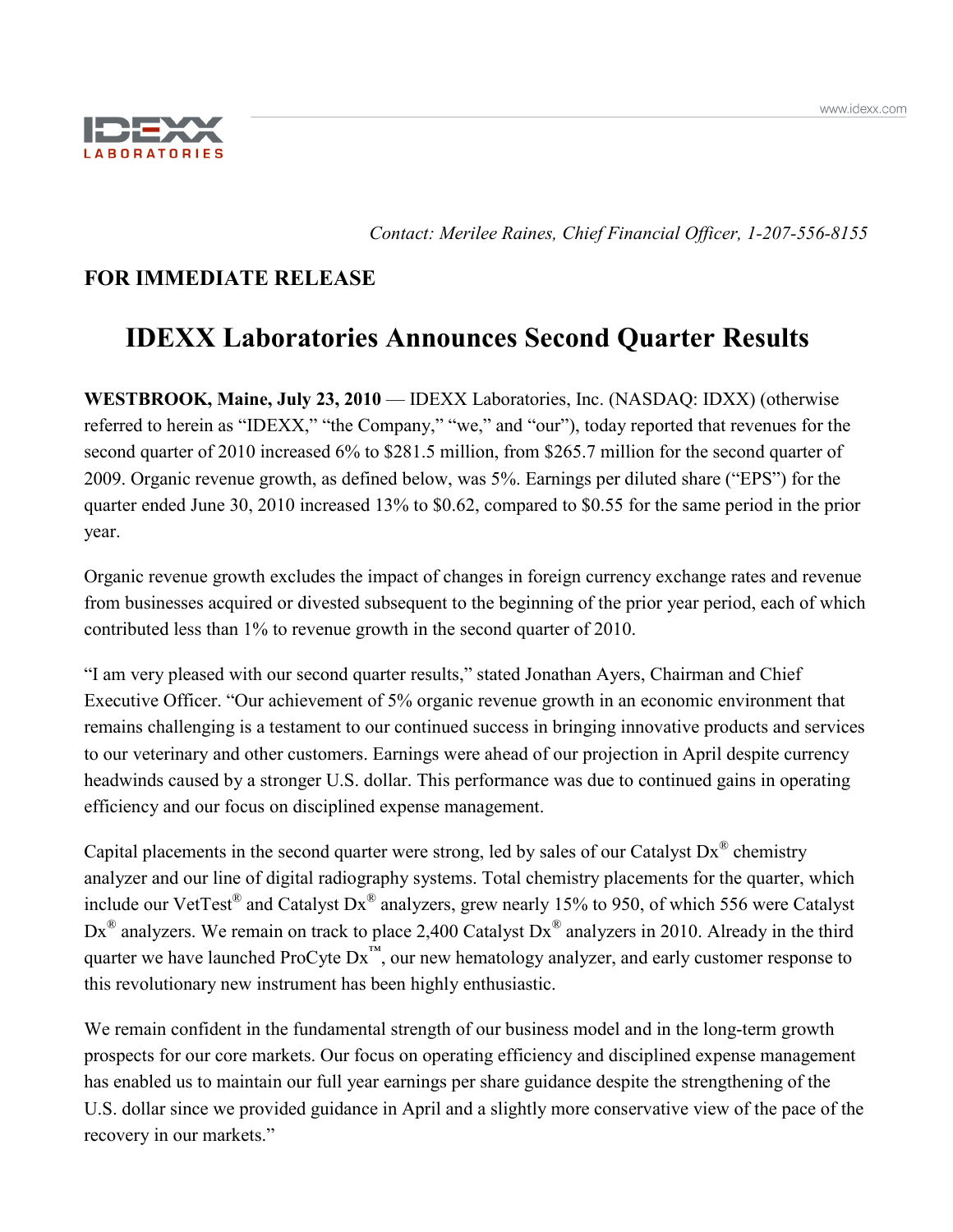# **Revenue Performance**

Please refer to the table below entitled "Revenues and Revenue Growth Analysis by Product and Service Categories" in conjunction with the following discussion.

**Companion Animal Group**. Companion Animal Group ("CAG") revenues for the second quarter of 2010 were \$232.3 million compared to \$217.3 million for the second quarter of 2009. Changes in foreign currency exchange rates and incremental revenues attributable to a business acquired in August 2009 each contributed less than 1% to revenue growth. Organic growth of 6% was primarily the result of higher testing volume in our laboratory diagnostic and consulting services business and increased sales volume of IDEXX VetLab® instruments and consumables. To a lesser extent, organic growth was favorably impacted by higher sales volume of companion animal radiography systems. These favorable effects were partly offset by lower average unit sales prices resulting from economic and competitive conditions.

**Water.** Water segment revenues for the second quarter of 2010 were \$19.4 million compared to \$19.2 million for the second quarter of 2009. Changes in foreign currency exchange rates contributed less than 1% to revenue growth. Organic revenue growth of 1% was the result of higher Colilert® sales volume, partly offset by higher relative sales of Colilert® products in geographies where products are sold at lower unit sales prices.

**Livestock and Poultry Diagnostics .** During the second quarter of 2010, we changed the name of our Production Animal Services segment to Livestock and Poultry Diagnostics ("LPD") to more accurately describe to customers and others the products and services provided by this business. LPD revenues for the second quarter of 2010 were \$19.2 million compared to \$19.6 million for the second quarter of 2009. The decline in revenue was attributable to changes in foreign currency exchange rates, partly offset by organic revenue growth of less than 1% as higher sales volumes of certain bovine tests were substantially offset by lower average unit sales prices for certain bovine tests and lower sales volumes of certain swine tests.

# **Additional Operating Results for the Second Quarter**

Gross profit for the second quarter of 2010 increased \$10.8 million, or 8%, to \$149.3 million from \$138.4 million for the second quarter of 2009. As a percentage of total revenue, gross profit increased to 53.0% from 52.1%. The increase in the gross profit percentage was primarily attributable to reduced overall manufacturing costs associated with our IDEXX VetLab<sup>®</sup> instruments and lower depreciation on instruments placed at customer sites under usage agreements. Lower costs of service and higher selling prices in our laboratory diagnostic and consulting services business also contributed to the increase in gross profit percentage. These favorable effects were partly offset by lower average unit sales prices.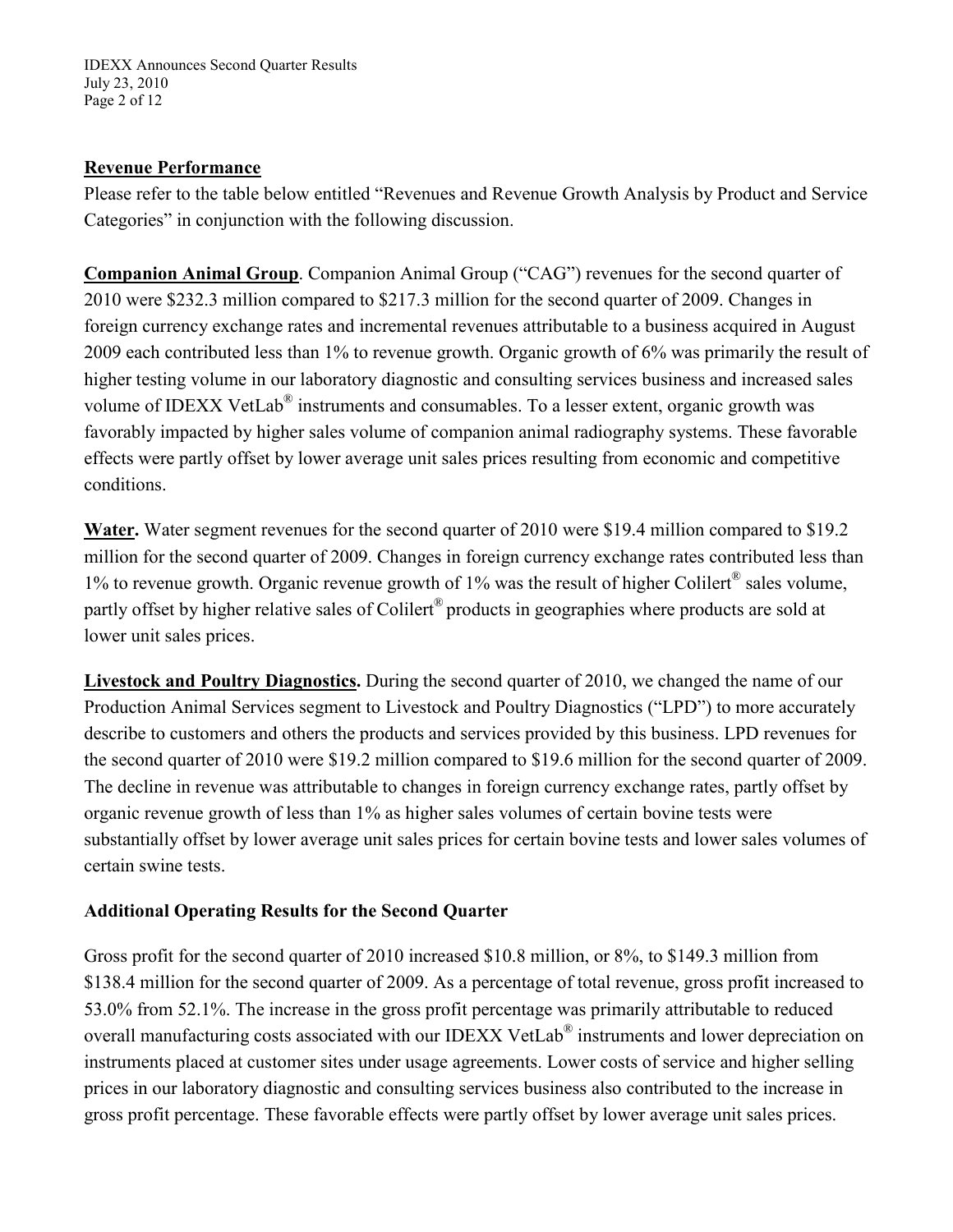IDEXX Announces Second Quarter Results July 23, 2010 Page 3 of 12

Research and development ("R&D") expense for the second quarter of 2010 was \$17.2 million, or 6.1% of revenue, compared to \$16.6 million, or 6.2% of revenue for the second quarter of 2009. The increase in R&D expense was primarily due to increased headcount and increased personnel-related costs.

Selling, general and administrative ("SG&A") expense for the second quarter of 2010 was \$77.2 million, or 27.4% of revenue, compared to \$72.7 million, or 27.3% of revenue, for the second quarter of 2009. The increase in SG&A expense resulted primarily from increased headcount and increased personnel-related costs. The net unfavorable impact of changes in foreign currency exchange rates and an increase in costs attributable to information technology investments also contributed to the increase in SG&A expense.

# **Supplementary Analysis of Results**

The accompanying financial tables provide more information concerning our revenue and other operating results for the three and six months ended June 30, 2010.

# **Outlook for 2010**

The Company provides the following updated guidance for the full year of 2010. This guidance reflects an assumption that the value of the U.S. dollar relative to other currencies will remain at its current level for the balance of 2010. Fluctuations in foreign currency exchange rates from current levels could have a significant positive or negative impact on our actual results of operations in 2010.

- Revenues are expected to be in the range of \$1.090 to \$1.100 billion, updated from guidance of \$1.100 to \$1.115 billion provided in April of this year, which represents reported and organic revenue growth of 6% to 7%. This change in the revenue outlook is largely due to the strengthening of the U.S. dollar against certain currencies since the date of our previous guidance.
- EPS are expected to be in the range of \$2.23 to \$2.28, which is unchanged from our previous guidance as improved business performance is expected to offset the negative impact from changes in foreign currency exchange rates.
- Free cash flow is expected to be approximately  $110\%$  of net income.<sup>[\(1\)](#page-2-0)</sup>

<span id="page-2-0"></span> $<sup>(1)</sup>$  Free cash flow is a non-GAAP measure. It indicates the cash generated from operations and tax benefits attributable to stock option exercises, reduced by</sup> investments in fixed assets. We feel free cash flow is a useful measure because it indicates the cash the operations of the business are generating after appropriate reinvestment for recurring investments in fixed assets that are required to operate the business. We believe this is a common financial measure useful to further evaluate the results of operations. With respect to this particular forward-looking projection, the Company is unable to provide a quantitative reconciliation at this time as the inputs to the measurement are difficult to predict and estimate and are primarily dependent on future events.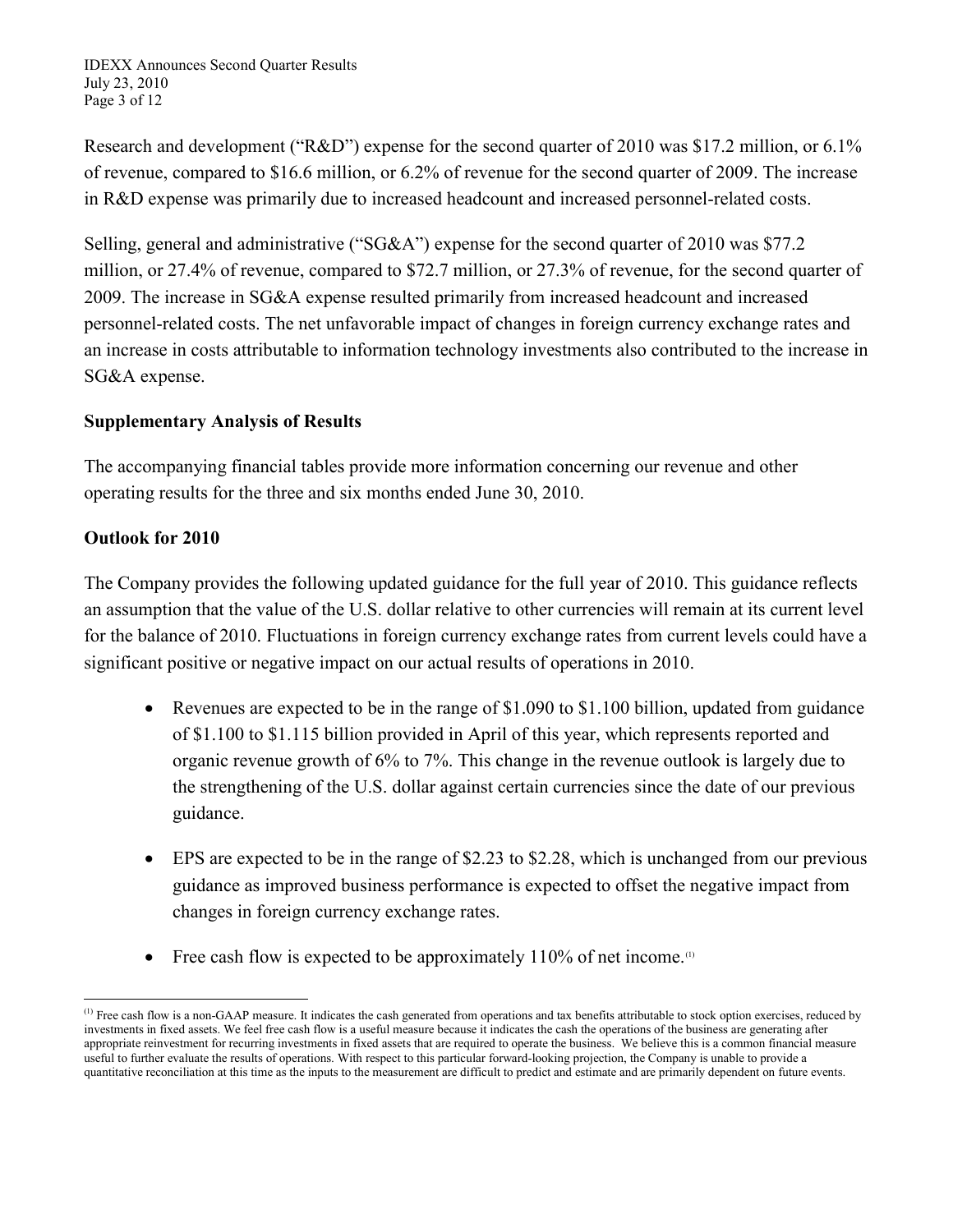IDEXX Announces Second Quarter Results July 23, 2010 Page 4 of 12

# **Conference Call and Webcast Information**

IDEXX will be hosting a conference call today at 9:00 a.m. (eastern) to discuss its second quarter results and management's outlook. To participate in the conference call, dial 1-612-332-0718 or 1-800-288- 8960 and reference confirmation code 165207. An audio replay will be available through July 30, 2010 by dialing 1-320-365-3844 and referencing replay code 165207.

The call will also be available via live or archived webcast on the IDEXX web site at [www.idexx.com.](http://www.idexx.com/)

# **About IDEXX Laboratories, Inc.**

IDEXX Laboratories, Inc. is a leader in pet healthcare innovation, serving practicing veterinarians around the world with a broad range of diagnostic and information technology-based products and services. IDEXX products enhance the ability of veterinarians to provide advanced medical care, improve staff efficiency and to build more economically successful practices. IDEXX is also a worldwide leader in providing livestock and poultry diagnostic tests and tests for the quality and safety of water and milk. Headquartered in Maine, IDEXX Laboratories, Inc. employs more than 4,800 people and offers products to customers in over 100 countries.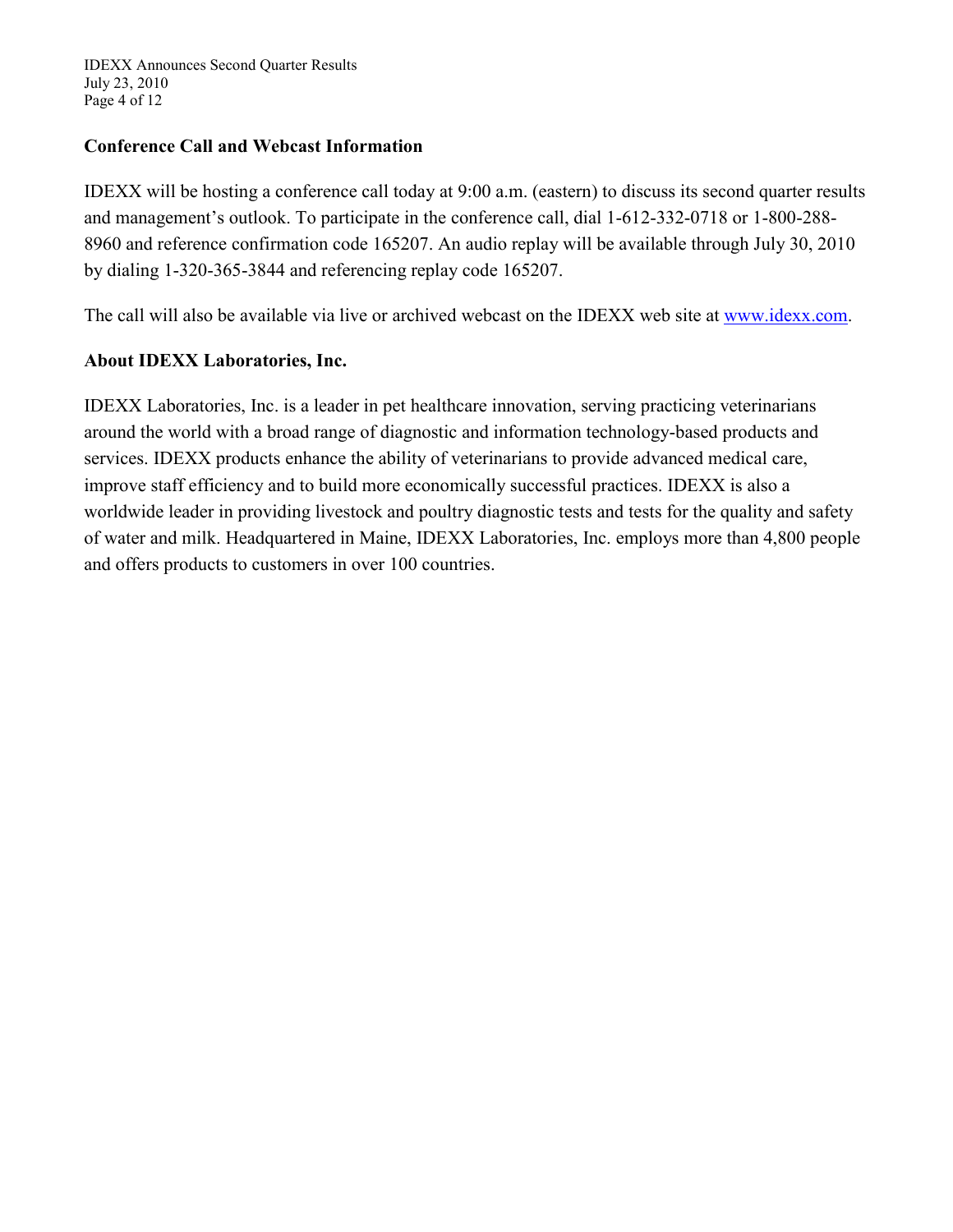# **Note Regarding Forward-Looking Statements**

*This press release contains statements about the Company's business prospects and estimates of the Company's financial results for future periods that are forward-looking statements as defined in the Private Securities Litigation Reform Act of 1995. Forward-looking statements can be identified by the use of words such as "expects," "may," "anticipates," "intends," "would," "will," "plans," "believes," "estimates," "should," and similar words and expressions. These statements are based on management's expectations of future events as of the date of this press release, and the Company assumes no obligation to update any forward-looking statements as a result of new information or future events or developments. Actual results could differ materially from management's expectations. Factors that could cause or contribute to such differences include the following: the Company's ability to develop, manufacture, introduce and market new products and enhancements to existing products*; *the Company's ability to achieve economies of scale in its worldwide network of laboratories; the impact of a weak economy on demand for the Company's products and services; the effectiveness of the Company's sales and marketing activities; the Company's ability to identify acquisition opportunities, complete acquisitions and integrate acquired businesses; disruptions, shortages or pricing changes that affect the Company's purchases of products and materials from third parties, including from sole source suppliers; the Company's ability to manufacture complex biologic products; the impact of changes and disruptions in financial and currency markets; the effect of government regulation on the Company's business, including government decisions about whether and when to approve the Company's products and decisions regarding labeling, manufacturing and marketing products; the Company's ability to obtain patent and other intellectual property protection for its products, successfully enforce its intellectual property rights and defend itself against third party claims against the Company; the impact of distributor purchasing decisions on sales of the Company's products that are sold through distribution; the impact of competition, technological change, and veterinary hospital consolidation on the markets for the Company's products; changes or trends in veterinary medicine that affect the rate of use of the Company's products and services by veterinarians; the impact of the Company's inexperience in the human point-of-care market; the effects of operations outside the U.S., including from currency fluctuations, different regulatory, political and economic conditions, and different market conditions; the effects of interruptions to the Company's operations due to natural disasters or system failures; the loss of key employees; class action litigation due to stock price volatility; the effect on the Company's stock price if quarterly or annual operations results do not meet expectation of market analysts or investors in future periods; and potential exposures related to our worldwide provision for income taxes. A further description of these and other factors can be found in the Company's Annual Report on Form 10-K for the year ended December 31, 2009*, *and quarterly report on Form 10-Q for the quarter ended March 31, 2010, in the section captioned "Risk Factors."*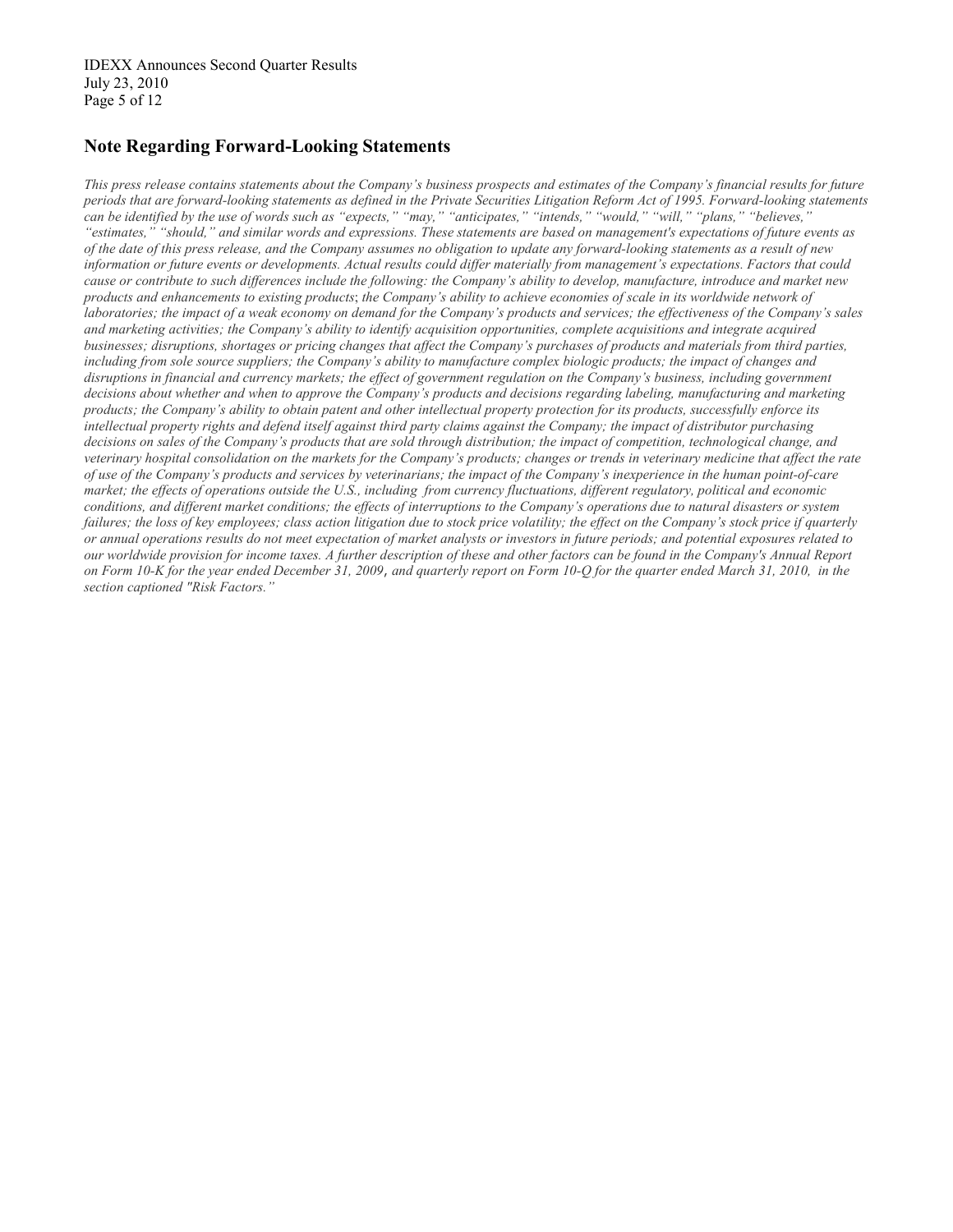# **IDEXX Laboratories, Inc. and Subsidiaries**

# **Consolidated Statement of Operations**

*Amounts in thousands except per share data (Unaudited)*

|                     |                                                     |    | <b>Three Months Ended</b> |                 | <b>Six Months Ended</b> |                 |
|---------------------|-----------------------------------------------------|----|---------------------------|-----------------|-------------------------|-----------------|
|                     |                                                     |    | <b>June 30,</b>           | <b>June 30,</b> | <b>June 30,</b>         | <b>June 30,</b> |
|                     |                                                     |    | 2010                      | 2009            | 2010                    | 2009            |
| Revenue:            | Revenue                                             | S  | 281,482                   | \$<br>265,723   | \$<br>550,007           | \$<br>502,178   |
| <b>Expenses and</b> |                                                     |    |                           |                 |                         |                 |
| Income:             | Cost of revenue                                     |    | 132,198                   | 127,283         | 258,362                 | 239,305         |
|                     | Gross profit                                        |    | 149,284                   | 138,440         | 291,645                 | 262,873         |
|                     | Sales and marketing                                 |    | 44,167                    | 41,876          | 88,583                  | 82,861          |
|                     | General and administrative                          |    | 33,076                    | 30,794          | 65,884                  | 59,862          |
|                     | Research and development                            |    | 17,206                    | 16,594          | 33,915                  | 32,533          |
|                     | Income from operations                              |    | 54,835                    | 49,176          | 103,263                 | 87,617          |
|                     | Interest expense, net                               |    | 551                       | 403             | 863                     | 799             |
|                     | Income before provision for income taxes            |    | 54,284                    | 48,773          | 102,400                 | 86,818          |
|                     | Provision for income taxes                          |    | 17,087                    | 15,106          | 32,175                  | 27,080          |
| <b>Net Income:</b>  | Net income                                          |    | 37,197                    | 33,667          | 70,225                  | 59,738          |
|                     | Less: Net income attributable to noncontrolling     |    |                           |                 |                         |                 |
|                     | interest                                            |    | 4                         |                 | 6                       |                 |
|                     | Net income attributable to IDEXX Laboratories, Inc. |    |                           |                 |                         |                 |
|                     | stockholders                                        | \$ | 37,193                    | 33,667          | \$<br>70,219            | \$<br>59,738    |
|                     | Earnings per share: Basic                           | \$ | 0.64                      | \$<br>0.57      | \$<br>1.21              | \$<br>1.01      |
|                     | Earnings per share: Diluted                         | S  | 0.62                      | \$<br>0.55      | 1.17                    | \$<br>0.98      |
|                     | Shares outstanding: Basic                           |    | 57,747                    | 58,911          | 57,890                  | 59,041          |
|                     | Shares outstanding: Diluted                         |    | 59,646                    | 60,697          | 59,875                  | 60,688          |

#### **IDEXX Laboratories, Inc. and Subsidiaries Selected Operating Information** *(Unaudited)*

|                      |                                        | <b>Three Months Ended</b> |    |                 |    | <b>Six Months Ended</b> |                 |
|----------------------|----------------------------------------|---------------------------|----|-----------------|----|-------------------------|-----------------|
|                      |                                        | <b>June 30,</b>           |    | <b>June 30,</b> |    | <b>June 30,</b>         | <b>June 30,</b> |
|                      |                                        | 2010                      |    | 2009            |    | 2010                    | 2009            |
| Operating            | Gross profit                           | 53.0%                     |    | 52.1%           |    | 53.0%                   | 52.3%           |
| Ratios (as a         | Sales, marketing, general and          |                           |    |                 |    |                         |                 |
| percentage of        | administrative expense                 | 27.4%                     |    | 27.3%           |    | 28.1%                   | 28.4%           |
| revenue):            | Research and development expense       | $6.1\%$                   |    | $6.2\%$         |    | $6.2\%$                 | 6.5%            |
|                      | Income from operations $^{(1)}$        | 19.5%                     |    | 18.5%           |    | 18.8%                   | 17.4%           |
| <b>International</b> | International revenue (in thousands)   | \$<br>113,701             | S. | 105,999         | S. | 222,360                 | \$<br>196,411   |
| <b>Revenue:</b>      | International revenue as percentage of |                           |    |                 |    |                         |                 |
|                      | total revenue                          | 40.4%                     |    | 39.9%           |    | 40.4%                   | 39.1%           |

(1) The sum of individual items may not equal the total due to rounding.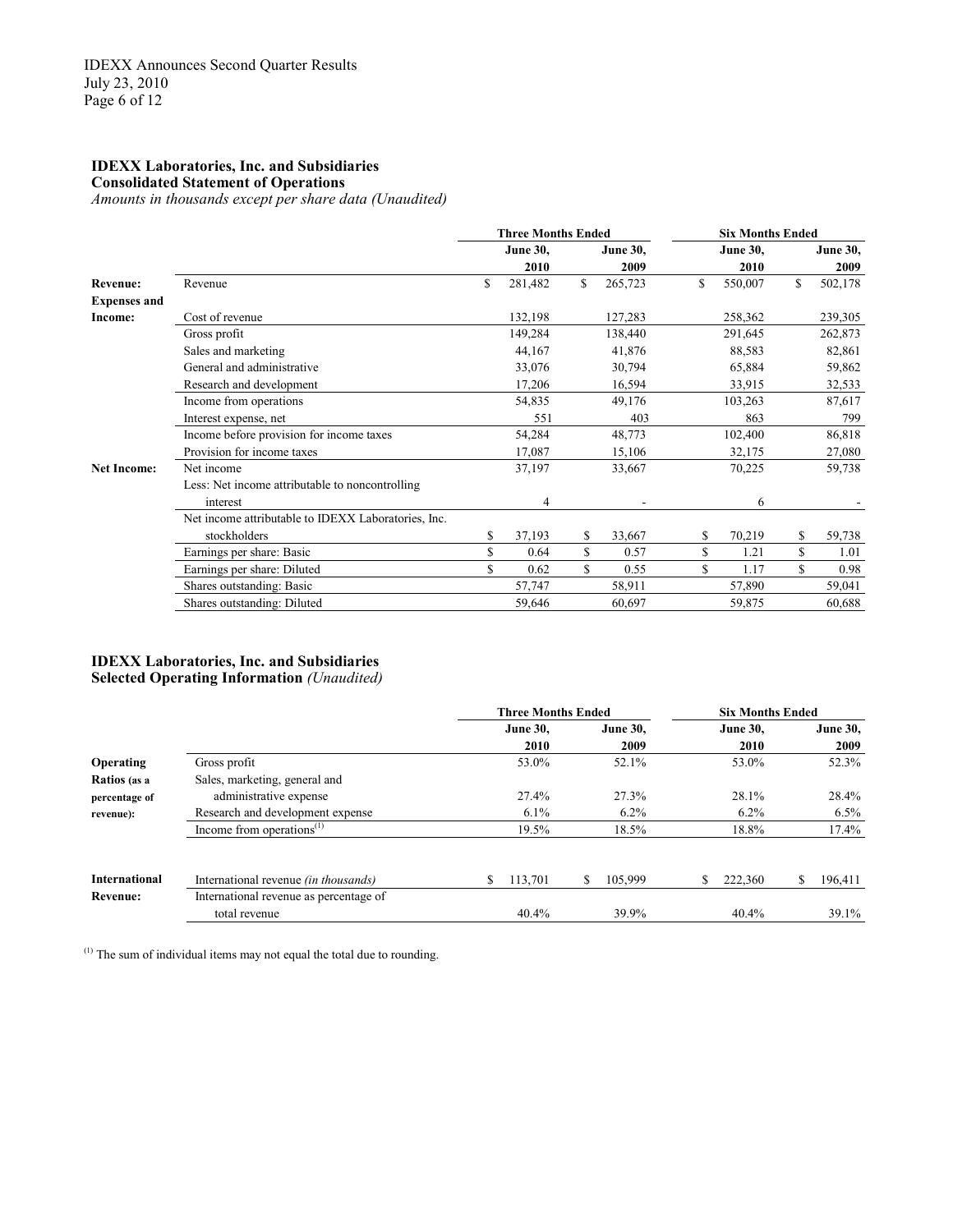IDEXX Announces Second Quarter Results July 23, 2010 Page 7 of 12

#### **IDEXX Laboratories, Inc. and Subsidiaries**

**Segment Information**

*Amounts in thousands (Unaudited)*

|                      |             |               | <b>Three Months Ended</b> |              |                 |             | <b>Six Months Ended</b> |              |                 |
|----------------------|-------------|---------------|---------------------------|--------------|-----------------|-------------|-------------------------|--------------|-----------------|
|                      |             |               | <b>June 30,</b>           |              | <b>June 30,</b> |             | <b>June 30,</b>         |              | <b>June 30,</b> |
|                      |             |               | 2010                      |              | 2009            |             | 2010                    |              | 2009            |
| <b>Revenue:</b>      | CAG         | $\mathbf S$   | 232,320                   | $\mathbb{S}$ | 217,289         | \$          | 453,737                 | $\mathbb{S}$ | 410,981         |
|                      | Water       |               | 19,448                    |              | 19,165          |             | 37,312                  |              | 35,016          |
|                      | <b>LPD</b>  |               | 19,160                    |              | 19,639          |             | 39,101                  |              | 37,905          |
|                      | Other       |               | 10,554                    |              | 9,630           |             | 19,857                  |              | 18,276          |
|                      | Total       | <sup>\$</sup> | 281,482                   | S            | 265,723         | $\mathbf S$ | 550,007                 | \$           | 502,178         |
| <b>Gross Profit:</b> | CAG         | $\mathbf S$   | 119,632                   | $\mathbb{S}$ | 108,334         | \$          | 232,962                 | \$           | 204,776         |
|                      | Water       |               | 12,229                    |              | 12,554          |             | 23,443                  |              | 23,710          |
|                      | <b>LPD</b>  |               | 13,105                    |              | 13,299          |             | 26,579                  |              | 26,407          |
|                      | Other       |               | 4,248                     |              | 4,193           |             | 8,401                   |              | 7,741           |
|                      | Unallocated |               | 70                        |              | 60              |             | 260                     |              | 239             |
|                      | Total       | $\mathbf S$   | 149,284                   |              | 138,440         | $\mathbf S$ | 291,645                 | $\mathbf S$  | 262,873         |
| <b>Income from</b>   |             |               |                           |              |                 |             |                         |              |                 |
| <b>Operations:</b>   | CAG         | \$            | 44,879                    | \$           | 39,912          | \$          | 84,646                  | \$           | 68,991          |
|                      | Water       |               | 7,917                     |              | 8,608           |             | 15,040                  |              | 15,920          |
|                      | <b>LPD</b>  |               | 4,188                     |              | 5,108           |             | 8,922                   |              | 10,058          |
|                      | Other       |               | 202                       |              | (30)            |             | 462                     |              | 99              |
|                      | Unallocated |               | (2,351)                   |              | (4, 422)        |             | (5,807)                 |              | (7, 451)        |
|                      | Total       | $\mathbf S$   | 54,835                    | $\mathbf S$  | 49,176          | $\mathbf S$ | 103,263                 | $\mathbb{S}$ | 87,617          |
| <b>Gross Profit</b>  |             |               |                           |              |                 |             |                         |              |                 |
| (as a percentage     |             |               |                           |              |                 |             |                         |              |                 |
| of revenue):         | CAG         |               | 51.5%                     |              | 49.9%           |             | 51.3%                   |              | 49.8%           |
|                      | Water       |               | 62.9%                     |              | 65.5%           |             | 62.8%                   |              | 67.7%           |
|                      | <b>LPD</b>  |               | 68.4%                     |              | 67.7%           |             | 68.0%                   |              | 69.7%           |
|                      | Other       |               | 40.3%                     |              | 43.5%           |             | 42.3%                   |              | 42.4%           |
|                      | Total       |               | 53.0%                     |              | 52.1%           |             | 53.0%                   |              | 52.3%           |
| <b>Income from</b>   |             |               |                           |              |                 |             |                         |              |                 |
| <b>Operations</b>    |             |               |                           |              |                 |             |                         |              |                 |
| (as a percentage     |             |               |                           |              |                 |             |                         |              |                 |
| of revenue):         | CAG         |               | 19.3%                     |              | 18.4%           |             | 18.7%                   |              | 16.8%           |
|                      | Water       |               | 40.7%                     |              | 44.9%           |             | 40.3%                   |              | 45.5%           |
|                      | <b>LPD</b>  |               | 21.9%                     |              | 26.0%           |             | 22.8%                   |              | 26.5%           |
|                      | Other       |               | 1.9%                      |              | $(0.3\%)$       |             | 2.3%                    |              | 0.5%            |
|                      | Total       |               | 19.5%                     |              | 18.5%           |             | 18.8%                   |              | 17.4%           |
|                      |             |               |                           |              |                 |             |                         |              |                 |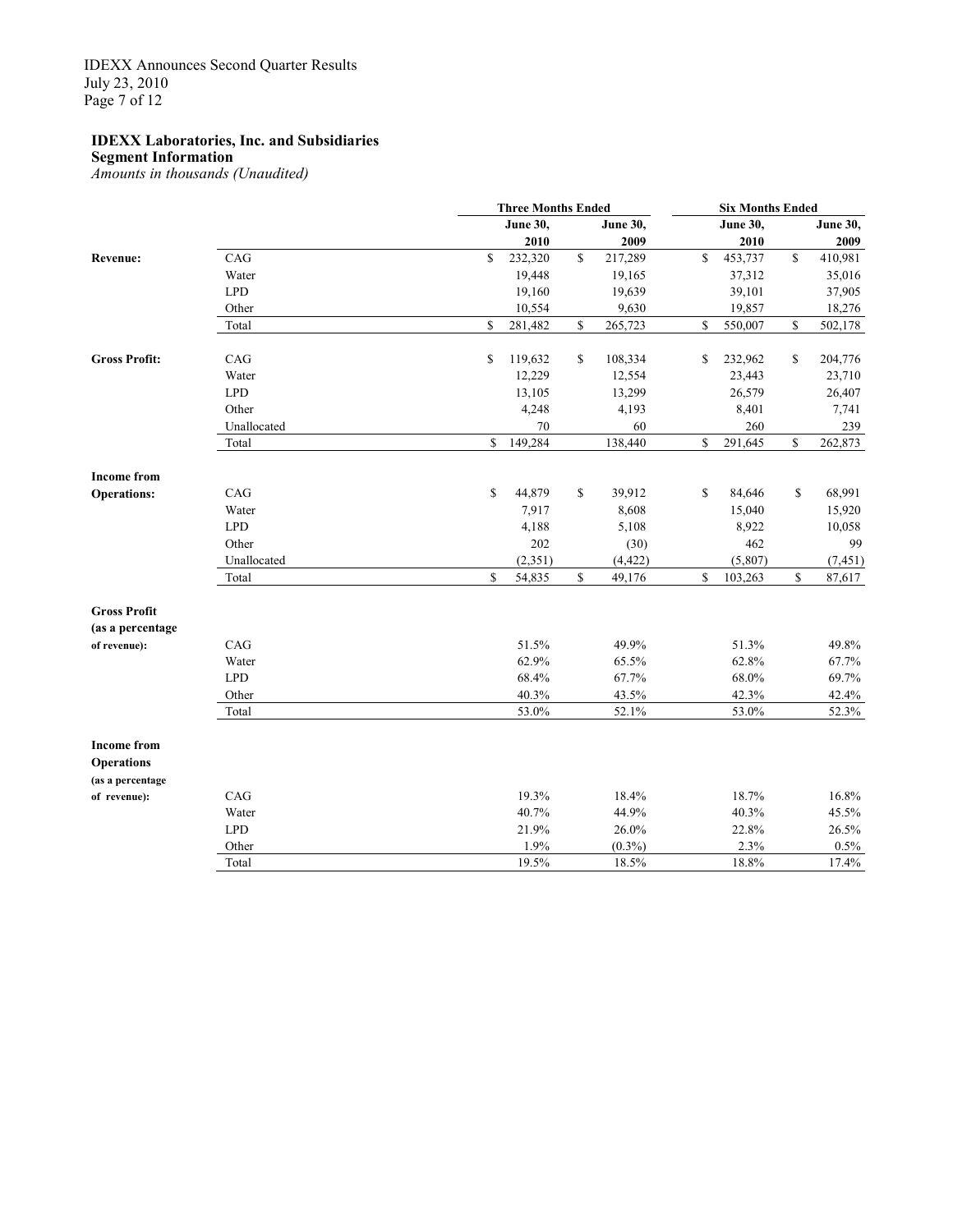### **IDEXX Laboratories, Inc. and Subsidiaries Revenues and Revenue Growth Analysis by Product and Service Categories**

*Amounts in thousands (Unaudited)*

| <b>Three Months Ended</b> |   |                         |    |                         |    |                         |                      |                                                               |                                                                         |                                                                                                            |  |
|---------------------------|---|-------------------------|----|-------------------------|----|-------------------------|----------------------|---------------------------------------------------------------|-------------------------------------------------------------------------|------------------------------------------------------------------------------------------------------------|--|
| <b>Net Revenue</b>        |   | <b>June 30,</b><br>2010 |    | <b>June 30,</b><br>2009 |    | <b>Dollar</b><br>Change | Percentage<br>Change | Percentage<br><b>Change from</b><br>$Currence$ <sup>(1)</sup> | Percentage<br><b>Change from</b><br>Acquisitions/<br>Divestitures $(2)$ | Percentage<br><b>Change Net of</b><br>Acquisitions/<br><b>Divestitures</b><br>and Currency<br>Effect $(3)$ |  |
| CAG                       | S | 232,320                 | -S | 217,289                 | -S | 15,031                  | $6.9\%$              | $0.3\%$                                                       | $0.7\%$                                                                 | 5.9%                                                                                                       |  |
| Water                     |   | 19,448                  |    | 19,165                  |    | 283                     | $1.5\%$              | $0.3\%$                                                       | ۰                                                                       | $1.2\%$                                                                                                    |  |
| <b>LPD</b>                |   | 19,160                  |    | 19,639                  |    | (479)                   | $(2.4\%)$            | $(2.8\%)$                                                     | ۰                                                                       | $0.4\%$                                                                                                    |  |
| Other                     |   | 10.554                  |    | 9,630                   |    | 924                     | $9.6\%$              | $(0.4\%)$                                                     |                                                                         | $10.0\%$                                                                                                   |  |
| Total                     |   | 281,482                 | -S | 265,723                 |    | 15,759                  | 5.9%                 | $0.0\%$                                                       | $0.6\%$                                                                 | 5.3%                                                                                                       |  |

|                                                              | <b>Three Months Ended</b> |                         |    |                         |    |                         |                      |                                                             |                                                                         |                                                                                                                        |  |  |  |  |
|--------------------------------------------------------------|---------------------------|-------------------------|----|-------------------------|----|-------------------------|----------------------|-------------------------------------------------------------|-------------------------------------------------------------------------|------------------------------------------------------------------------------------------------------------------------|--|--|--|--|
| <b>Net CAG Revenue</b>                                       |                           | <b>June 30.</b><br>2010 |    | <b>June 30.</b><br>2009 |    | <b>Dollar</b><br>Change | Percentage<br>Change | Percentage<br><b>Change from</b><br>Currence <sup>(1)</sup> | Percentage<br><b>Change from</b><br>Acquisitions/<br>Divestitures $(2)$ | Percentage<br><b>Change Net of</b><br>Acquisitions/<br><b>Divestitures</b><br>and Currency<br>$E$ ffect <sup>(3)</sup> |  |  |  |  |
| Instruments and consumables                                  | \$                        | 86,455                  | -S | 83,732                  | -S | 2,723                   | $3.3\%$              | $(0.6\%)$                                                   |                                                                         | $3.9\%$                                                                                                                |  |  |  |  |
| Rapid assay products<br>Laboratory diagnostic and consulting |                           | 40,481                  |    | 41,567                  |    | (1,086)                 | $(2.6\%)$            | $0.4\%$                                                     |                                                                         | $(3.0\%)$                                                                                                              |  |  |  |  |
| services<br>Practice information systems and                 |                           | 86,048                  |    | 77,876                  |    | 8,172                   | $10.5\%$             | $0.9\%$                                                     | 1.8%                                                                    | $7.8\%$                                                                                                                |  |  |  |  |
| digital radiography                                          |                           | 19,336                  |    | 14.114                  |    | 5,222                   | 37.0%                | $1.5\%$                                                     | $1.0\%$                                                                 | 34.5%                                                                                                                  |  |  |  |  |
| Net CAG revenue                                              | S                         | 232,320                 |    | 217.289                 |    | 15,031                  | $6.9\%$              | $0.3\%$                                                     | $0.7\%$                                                                 | 5.9%                                                                                                                   |  |  |  |  |

 $<sup>(1)</sup>$  The percentage change from currency is a non-GAAP measure. It represents the percentage change in revenue resulting from the difference between the</sup> average exchange rates during the three months ended June 30, 2010 and the same period of the prior year applied against foreign currency denominated revenues for the three months ended June 30, 2010.

 $^{(2)}$  Represents the percentage change in revenue during the three months ended June 30, 2010 compared to the three months ended June 30, 2009 attributed to incremental revenues from businesses acquired or revenues lost from businesses divested or discontinued subsequent to March 31, 2009.

(3) Organic Growth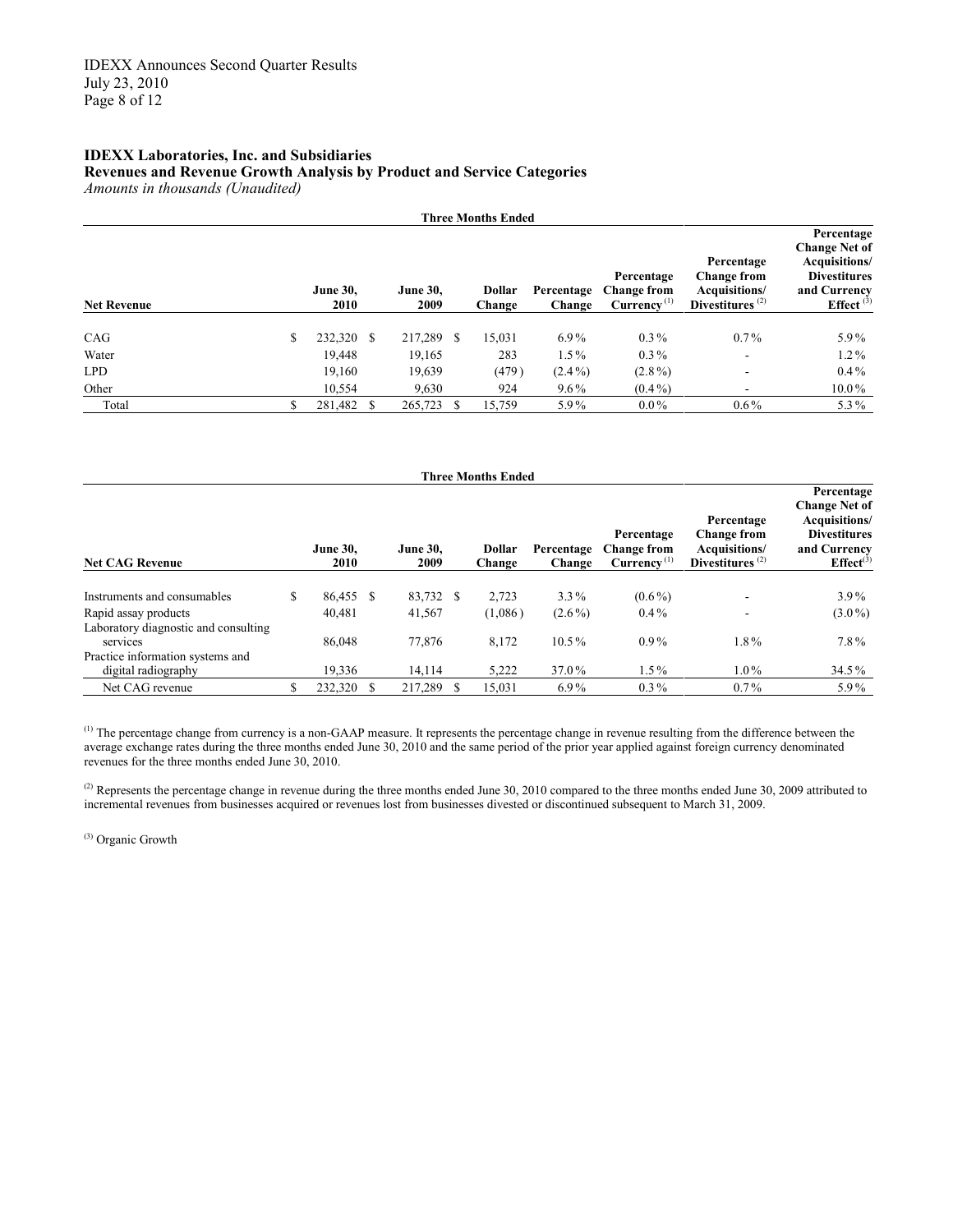#### **IDEXX Laboratories, Inc. and Subsidiaries Revenues and Revenue Growth Analysis by Product and Service Categories** *Amounts in thousands (Unaudited)*

|                    | <b>Six Months Ended</b> |                         |  |                         |      |                         |                      |                                                      |                                                                         |                                                                                                            |  |  |
|--------------------|-------------------------|-------------------------|--|-------------------------|------|-------------------------|----------------------|------------------------------------------------------|-------------------------------------------------------------------------|------------------------------------------------------------------------------------------------------------|--|--|
| <b>Net Revenue</b> |                         | <b>June 30,</b><br>2010 |  | <b>June 30,</b><br>2009 |      | <b>Dollar</b><br>Change | Percentage<br>Change | Percentage<br><b>Change from</b><br>$Curreney^{(1)}$ | Percentage<br><b>Change from</b><br>Acquisitions/<br>Divestitures $(2)$ | Percentage<br><b>Change Net of</b><br>Acquisitions/<br><b>Divestitures</b><br>and Currency<br>Effect $(3)$ |  |  |
| CAG                | \$                      | 453,737 \$              |  | 410,981                 | - \$ | 42,756                  | $10.4\%$             | $1.8\%$                                              | $0.8\%$                                                                 | $7.8\%$                                                                                                    |  |  |
| Water              |                         | 37,312                  |  | 35,016                  |      | 2,296                   | $6.6\%$              | $2.3\%$                                              | ۰                                                                       | $4.3\%$                                                                                                    |  |  |
| <b>LPD</b>         |                         | 39,101                  |  | 37,905                  |      | 1,196                   | $3.2\%$              | $0.8\%$                                              | $\overline{\phantom{a}}$                                                | $2.4\%$                                                                                                    |  |  |
| Other              |                         | 19,857                  |  | 18,276                  |      | 1.581                   | $8.7\%$              | $0.6\%$                                              |                                                                         | $8.1\%$                                                                                                    |  |  |
| Total              |                         | 550,007                 |  | 502,178                 |      | 47,829                  | $9.5\%$              | $1.7\%$                                              | $0.6\%$                                                                 | $7.2\%$                                                                                                    |  |  |

|                                                         |    |                         |    |                         |   | <b>Six Months Ended</b> |                      |                                                            |                                                                         |                                                                                                                     |
|---------------------------------------------------------|----|-------------------------|----|-------------------------|---|-------------------------|----------------------|------------------------------------------------------------|-------------------------------------------------------------------------|---------------------------------------------------------------------------------------------------------------------|
| <b>Net CAG Revenue</b>                                  |    | <b>June 30.</b><br>2010 |    | <b>June 30.</b><br>2009 |   | <b>Dollar</b><br>Change | Percentage<br>Change | Percentage<br><b>Change from</b><br>Current <sup>(1)</sup> | Percentage<br><b>Change from</b><br>Acquisitions/<br>Divestitures $(2)$ | Percentage<br><b>Change Net of</b><br>Acquisitions/<br><b>Divestitures</b><br>and Currency<br>Effect <sup>(3)</sup> |
| Instruments and consumables                             | S. | 169,837                 | -S | 155,967                 | S | 13,870                  | 8.9%                 | $1.4\%$                                                    |                                                                         | $7.5\%$                                                                                                             |
| Rapid assay products                                    |    | 79.924                  |    | 79.244                  |   | 680                     | $0.9\%$              | $0.9\%$                                                    |                                                                         | $0.0\%$                                                                                                             |
| Laboratory diagnostic and consulting<br>services        |    | 165,888                 |    | 146,568                 |   | 19,320                  | 13.2%                | $2.9\%$                                                    | $1.9\%$                                                                 | 8.4%                                                                                                                |
| Practice information systems and<br>digital radiography |    | 38,088                  |    | 29,148                  |   | 8,940                   | 30.7%                | $1.8\%$                                                    | $0.8\%$                                                                 | 28.1%                                                                                                               |
| Pharmaceutical products                                 |    |                         |    | 54                      |   | (54)                    | $(100.0\%)$          |                                                            | $(100.0\%)$                                                             | ۰                                                                                                                   |
| Net CAG revenue                                         | \$ | 453,737                 | S  | 410,981                 |   | 42,756                  | $10.4\%$             | $1.8\%$                                                    | $0.8\%$                                                                 | 7.8%                                                                                                                |

 $(1)$  The percentage change from currency is a non-GAAP measure. It represents the percentage change in revenue resulting from the difference between the average exchange rates during the six months ended June 30, 2010 and the same period of the prior year applied against foreign currency denominated revenues for the six months ended June 30, 2010.

<sup>(2)</sup> Represents the percentage change in revenue during the six months ended June 30, 2010 compared to the six months ended June 30, 2009 attributed to incremental revenues from businesses acquired or revenues lost from businesses divested or discontinued subsequent to December 31, 2008.

(3) Organic Growth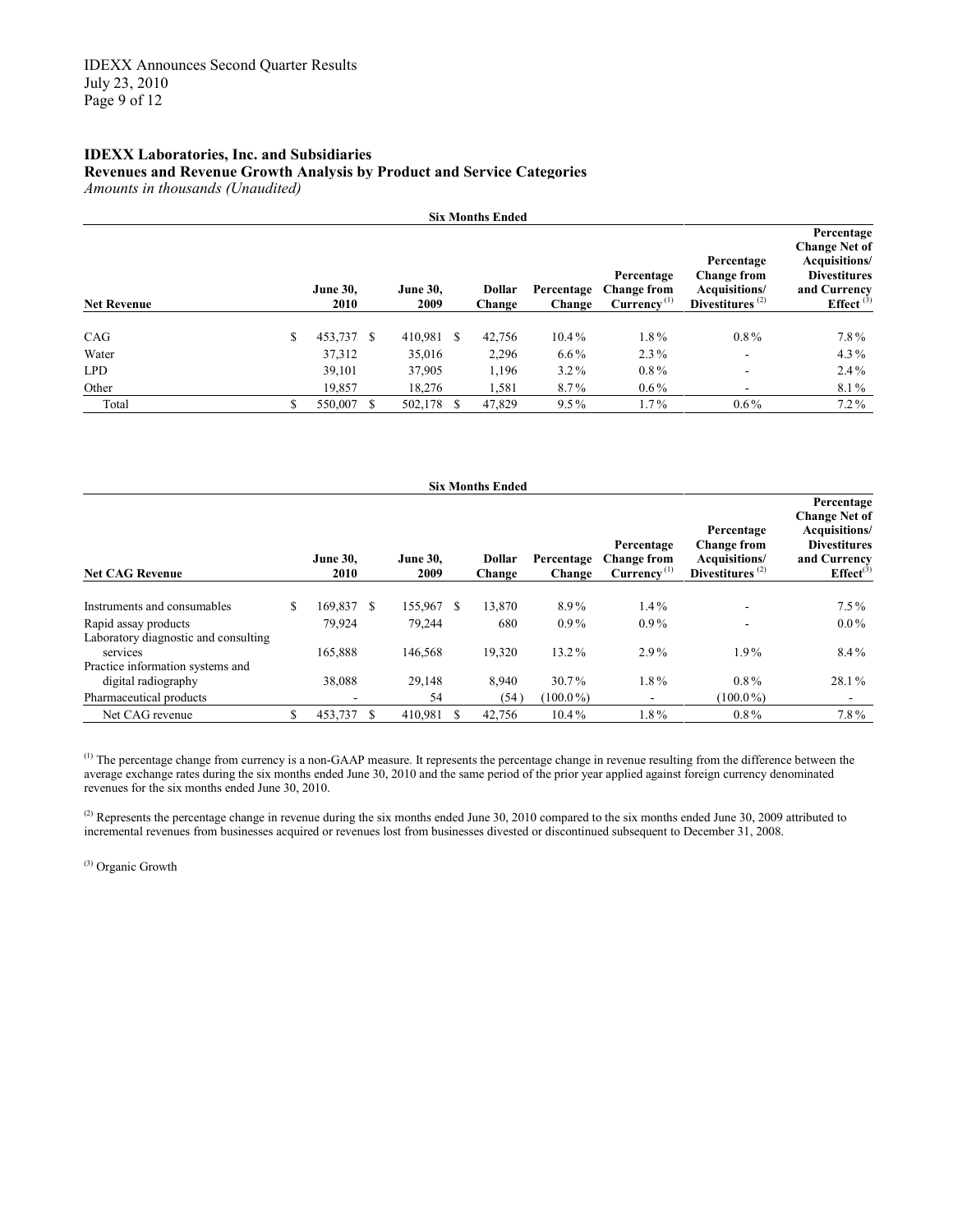### **IDEXX Laboratories, Inc. and Subsidiaries**

**Consolidated Balance Sheet**

*Amounts in thousands (Unaudited)*

|                        |                                                     | <b>June 30,</b> |    | December 31, |
|------------------------|-----------------------------------------------------|-----------------|----|--------------|
|                        |                                                     | 2010            |    | 2009         |
| Assets:                | <b>Current Assets:</b>                              |                 |    |              |
|                        | Cash and cash equivalents                           | \$<br>117,975   | S  | 106,728      |
|                        | Accounts receivable, net                            | 127,138         |    | 115,107      |
|                        | Inventories, net                                    | 122,032         |    | 110,425      |
|                        | Other current assets                                | 43.407          |    | 44,078       |
|                        | <b>Total current assets</b>                         | 410,552         |    | 376,338      |
|                        | Property and equipment, at cost                     | 355,028         |    | 346,592      |
|                        | Less: accumulated depreciation                      | 158,314         |    | 146,646      |
|                        | Property and equipment, net                         | 196.714         |    | 199,946      |
|                        | Other long-term assets, net                         | 226,469         |    | 232,243      |
|                        | <b>Total assets</b>                                 | \$<br>833,735   | \$ | 808,527      |
| <b>Liabilities and</b> |                                                     |                 |    |              |
| Stockholders'          |                                                     |                 |    |              |
| <b>Equity:</b>         | <b>Current Liabilities:</b>                         |                 |    |              |
|                        | Accounts payable                                    | \$<br>23,190    | \$ | 19,133       |
|                        | Accrued liabilities                                 | 99.629          |    | 104,959      |
|                        | Debt                                                | 134,700         |    | 119,603      |
|                        | Deferred revenue                                    | 13,681          |    | 12,610       |
|                        | <b>Total current liabilities</b>                    | 271,200         |    | 256,305      |
|                        | Long-term debt, net of current portion              | 3,856           |    | 4,281        |
|                        | Other long-term liabilities                         | 34,402          |    | 33,362       |
|                        | <b>Total long-term liabilities</b>                  | 38,258          |    | 37,643       |
|                        |                                                     |                 |    |              |
|                        | Total IDEXX Laboratories, Inc. stockholders' equity | 524,261         |    | 514,569      |
|                        | Noncontrolling interest                             | 16              |    | 10           |
|                        | Total stockholders' equity                          | 524,277         |    | 514,579      |
|                        | Total liabilities and stockholders' equity          | \$<br>833,735   | \$ | 808,527      |

#### **IDEXX Laboratories, Inc. and Subsidiaries Selected Balance Sheet Information** *(Unaudited)*

|                      |                        | <b>June 30.</b> | March 31. | December 31. | September 30, | <b>June 30,</b> |
|----------------------|------------------------|-----------------|-----------|--------------|---------------|-----------------|
|                      |                        | 2010            | 2010      | 2009         | 2009          | 2009            |
| <b>Selected</b>      |                        |                 |           |              |               |                 |
| <b>Balance Sheet</b> | Days sales outstanding | 41.8            | 41.7      | 38.9         | 41.2          | 40.2            |
| <b>Information:</b>  | Inventory turns        | <u>i</u> .9     | 2.0       | 0. ا         | 1.8           | 1.8             |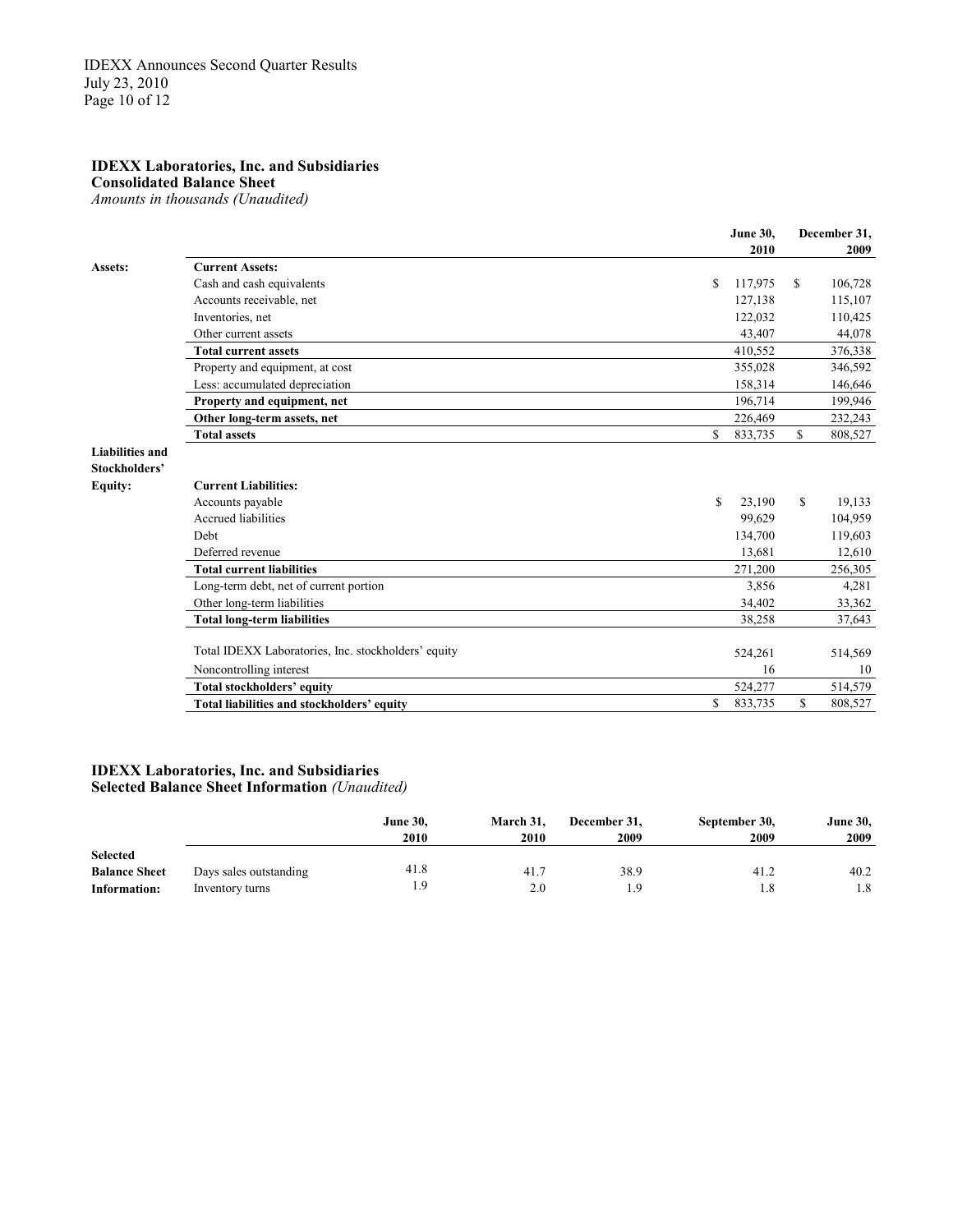# **IDEXX Laboratories, Inc. and Subsidiaries**

**Consolidated Statement of Cash Flows**

*Amounts in thousands (Unaudited)*

|                   |                                                                                   | <b>Six Months Ended</b> |                 |
|-------------------|-----------------------------------------------------------------------------------|-------------------------|-----------------|
|                   |                                                                                   | <b>June 30,</b>         | <b>June 30,</b> |
|                   |                                                                                   | 2010                    | 2009            |
| Operating:        | <b>Cash Flows from Operating Activities:</b>                                      |                         |                 |
|                   | Net income                                                                        | \$<br>70,225            | \$<br>59,738    |
|                   | Non-cash charges                                                                  | 31,089                  | 35,032          |
|                   | Changes in current assets and liabilities                                         | (16, 857)               | (22, 534)       |
|                   | Tax benefit from exercises of stock options and vesting of restricted stock units | (9,372)                 | (1,355)         |
|                   | Net cash provided by operating activities                                         | 75,085                  | 70,881          |
| <b>Investing:</b> | <b>Cash Flows from Investing Activities:</b>                                      |                         |                 |
|                   | Purchase of property and equipment                                                | (17, 437)               | (21,360)        |
|                   | Proceeds from disposition of pharmaceutical product lines                         |                         | 1,377           |
|                   | Proceeds from sale of property and equipment                                      | 64                      | 1,076           |
|                   | Acquisitions of intangible assets                                                 | (144)                   |                 |
|                   | Net cash used by investing activities                                             | (17,517)                | (18,907)        |
| <b>Financing:</b> | <b>Cash Flows from Financing Activities:</b>                                      |                         |                 |
|                   | Borrowings on revolving credit facilities, net                                    | 15,099                  | 3,782           |
|                   | Payment of other notes payable                                                    | (400)                   | (436)           |
|                   | Purchase of treasury stock                                                        | (83, 724)               | (39, 725)       |
|                   | Proceeds from the exercises of stock options and employee stock purchase plans    | 16,446                  | 6,888           |
|                   | Tax benefit from exercises of stock options and vesting of restricted stock units | 9.372                   | 1,355           |
|                   | Net used by financing activities                                                  | (43,207)                | (28, 136)       |
|                   | Net effect of changes in exchange rates on cash                                   | (3, 114)                | 1.038           |
|                   | Net increase in cash and cash equivalents                                         | 11,247                  | 24,876          |
|                   | Cash and cash equivalents, beginning of period                                    | 106,728                 | 78,868          |
|                   | Cash and cash equivalents, end of period                                          | \$<br>117,975           | \$<br>103,744   |
|                   |                                                                                   |                         |                 |

### **IDEXX Laboratories, Inc. and Subsidiaries**

#### **Free Cash Flow**

*Amounts in thousands (Unaudited)*

|                  |                                                                                  |                 | <b>Six Months Ended</b><br>2010<br>9.372 |                 |  |
|------------------|----------------------------------------------------------------------------------|-----------------|------------------------------------------|-----------------|--|
|                  |                                                                                  | <b>June 30,</b> |                                          | <b>June 30,</b> |  |
|                  |                                                                                  |                 |                                          | 2009            |  |
| <b>Free Cash</b> |                                                                                  |                 |                                          |                 |  |
| <b>Flow:</b>     | Net cash provided by operating activities                                        | 75,085          |                                          | 70,881          |  |
|                  | Financing cash flows attributable to tax benefit from exercises of stock options |                 |                                          |                 |  |
|                  | and vesting of restricted stock units                                            |                 |                                          | 1.355           |  |
|                  | Purchase of property and equipment                                               | (17, 437)       |                                          | (21,360)        |  |
|                  | Free cash flow                                                                   | 67.020          |                                          | 50,876          |  |